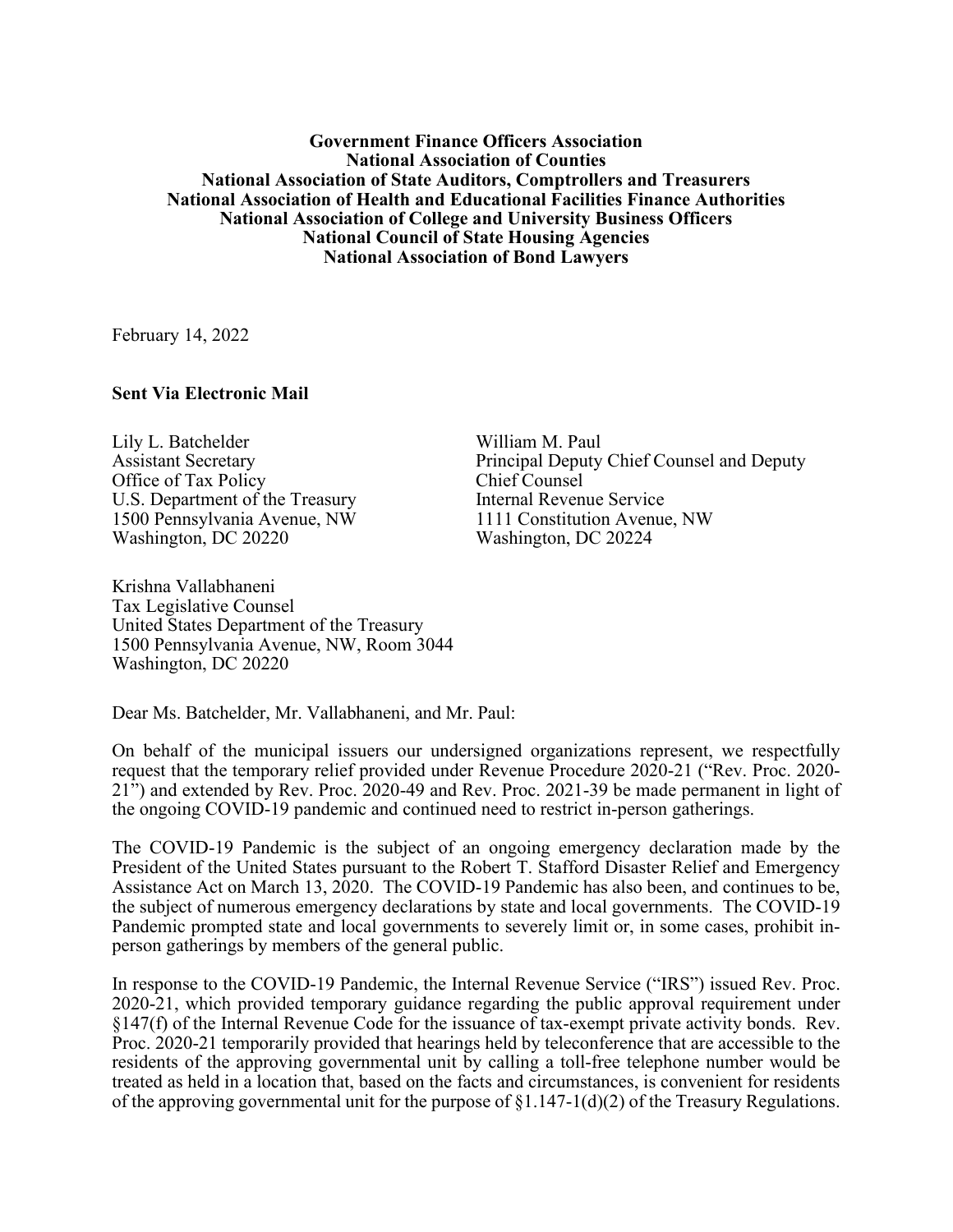Rev. Proc. 2020-49 extended that guidance through September 30, 2021, and Rev. Proc. 2021-39 further extended that guidance through March 31, 2022.

The same factors that led to the relief provided in Rev. Proc. 2020-21, Rev. Proc. 2020-49 and Rev. Proc. 2021-39 continue to exist in many jurisdictions. COVID-19 variants have caused portions of the country to return to stricter gathering limits. Even in areas where explicit restrictions have been relaxed, members of the public generally have been encouraged to continue to practice social distancing, and, while personal choices vary, certain members of the public continue to limit engagement with others. Still others are required to quarantine in their homes after potential exposure to those with confirmed cases of COVID-19. Additional COVID-19 variants and other contagious illnesses are expected to continue to require some level of social distancing.

As issuers, we have appreciated the prompt flexibility provided by the IRS through these Revenue Procedures. Telephonic hearings have permitted the continuance of private activity bond issues while maintaining the continued input of our communities. In addition to providing relief from the logistical difficulties presented by the COVID-19 Pandemic, telephonic hearings have allowed our community members to participate remotely when in-person hearings were either unavailable or inconvenient. Given the success of such telephonic access, which helps the public by making it easier for them to express their views regarding a proposed private activity bond issue and thereby furthers the purpose of the public approval requirement in §147(f), we now respectfully request that the temporary relief as extended in Rev. Proc. 2021-39 be made permanent prior to its expiration in March.

If our organizations can provide further assistance, please do not hesitate to reach out to the contacts listed below. Thank you for your time and attention to this important matter.

Sincerely,

- − Government Finance Officers Association, Emily Swenson Brock, ebrock@gfoa.org
- − National Association of Counties, Eryn Hurley, ehurley@naco.org
- − National Association of State Auditors, Comptrollers and Treasurers, Cornelia Chebinou, cchebinou@nasact.org
- − National Association of Health and Educational Facilities Finance Authorities, Chuck Samuels, casamuels@mintz.com
- − National Association of College and University Business Officers, Liz Clark, lclark@nacubo.org
- − National Council of State Housing Agencies, Garth Rieman, grieman@ncsha.org
- − National Association of Bond Lawyers, Brian Egan, began@nabl.org

cc: **Charles Rettig**, Commissioner, Internal Revenue Service